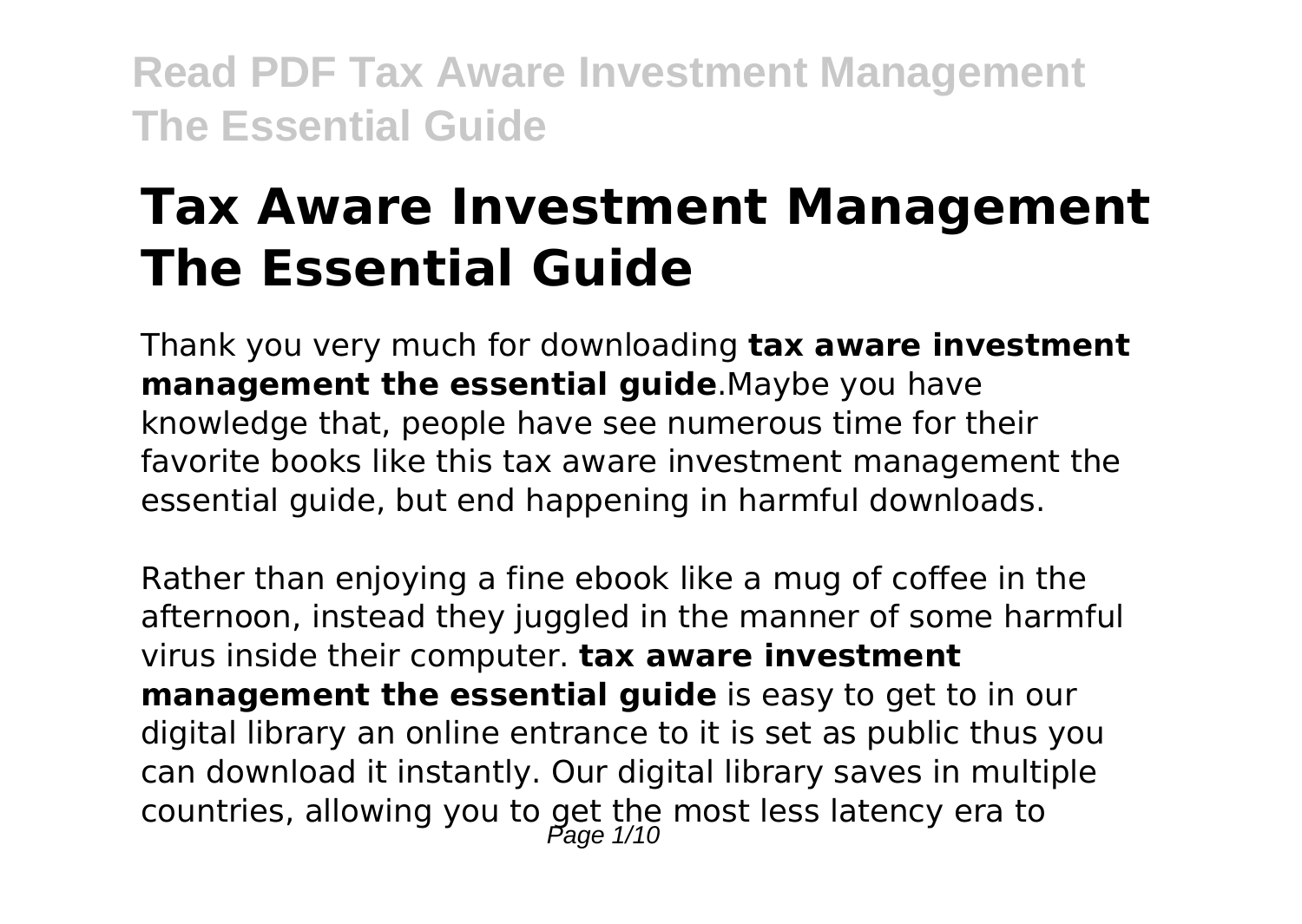download any of our books next this one. Merely said, the tax aware investment management the essential guide is universally compatible gone any devices to read.

If your books aren't from those sources, you can still copy them to your Kindle. To move the ebooks onto your e-reader, connect it to your computer and copy the files over. In most cases, once your computer identifies the device, it will appear as another storage drive. If the ebook is in the PDF format and you want to read it on your computer, you'll need to have a free PDF reader installed on your computer before you can open and read the book.

#### **Tax Aware Investment Management The**

Whether you are an investor, portfolio manager, investment consultant, private banker, financial adviser, accountant, or estate attorney, Tax-Aware Investment Management will give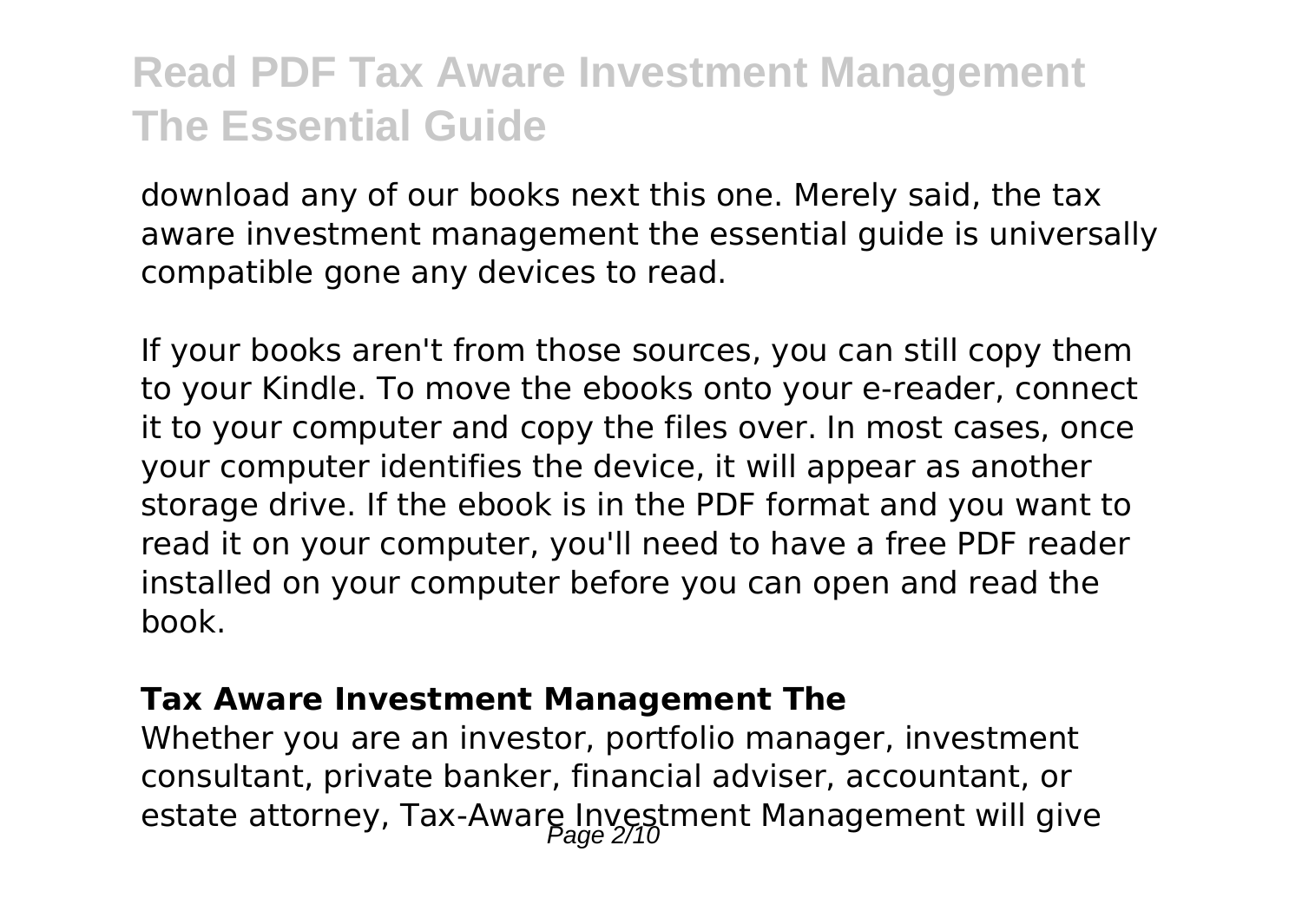you the knowledge to allow you to differentiate yourself in today's competitive environment.

#### **Tax-Aware Investment Management: The Essential Guide**

**...**

Underperformance of pretax returns: tax-aware strategies are investment strategies with the associated risk of pretax returns meaningfully underperforming expectations. Adverse variation in tax benefits: deductible losses and expenses allocated by the strategy may be less than expected.

#### **Tax-Aware Investing**

A good way to maximize tax efficiency is to put your investments in the "right" account. In general, investments that lose less of their returns to taxes are better suited for taxable accounts....

### **Tax-Efficient Investing: A Beginner's Guide**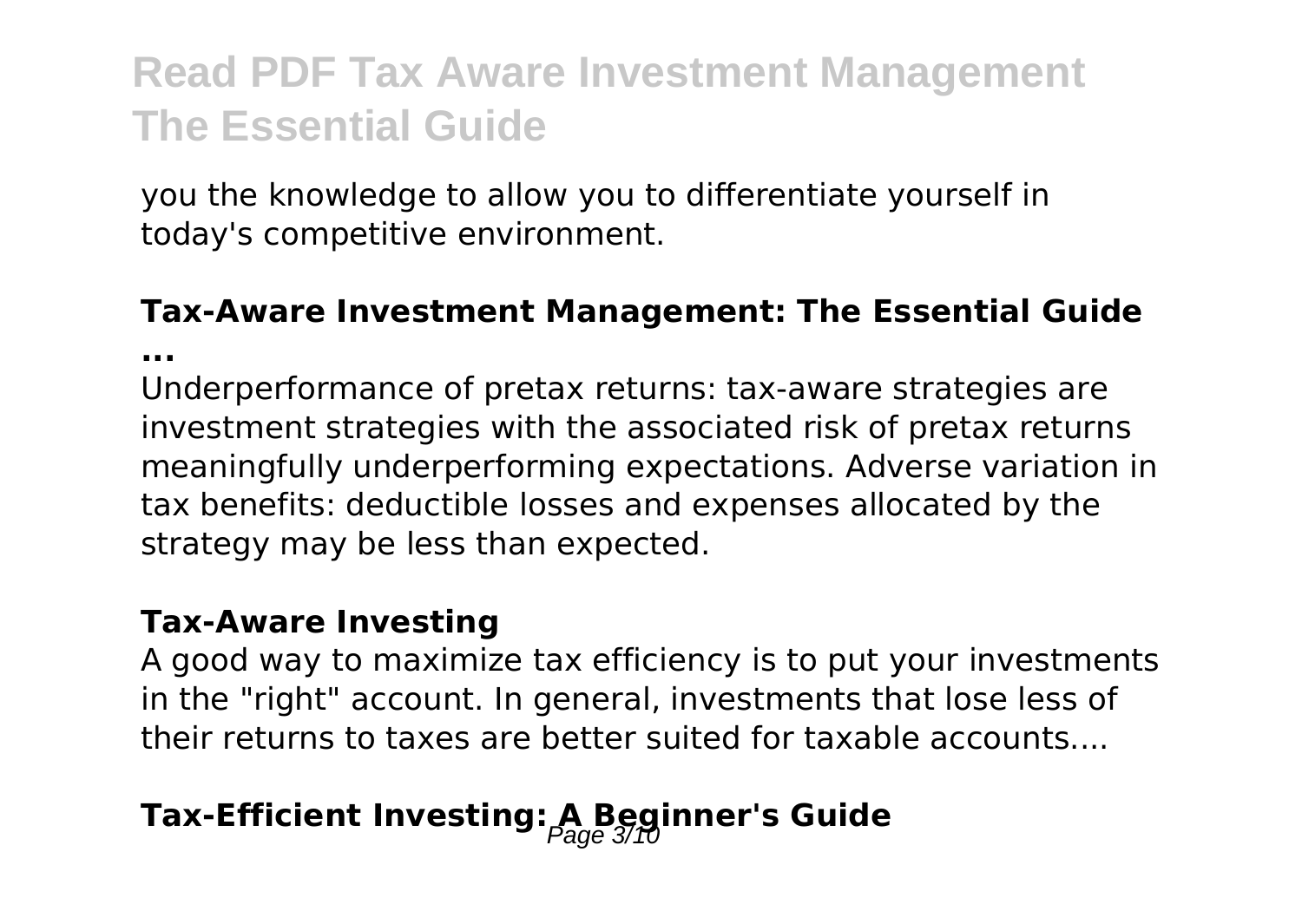Tax-aware investment management is defined as actively maximizing the after-tax return an investor receives. The goal of investment management for high-net-worth clients should always be to actively postpone the realization of taxable gains, especially short-term gains, while maximizing realized losses.

### **Are Your Clients Benefiting From Tax-Aware Investment ...**

Tax-aware and portfolio management best practices often have negative implications for day-to-day investment advisory operations, including profitability. Implementing these best practices makes each client's portfolio unique, which can complicate investment professionals' ability to scale their respective businesses.

### **Helping Your Clients Execute a Tax-Aware Investment Plan** Page 4/10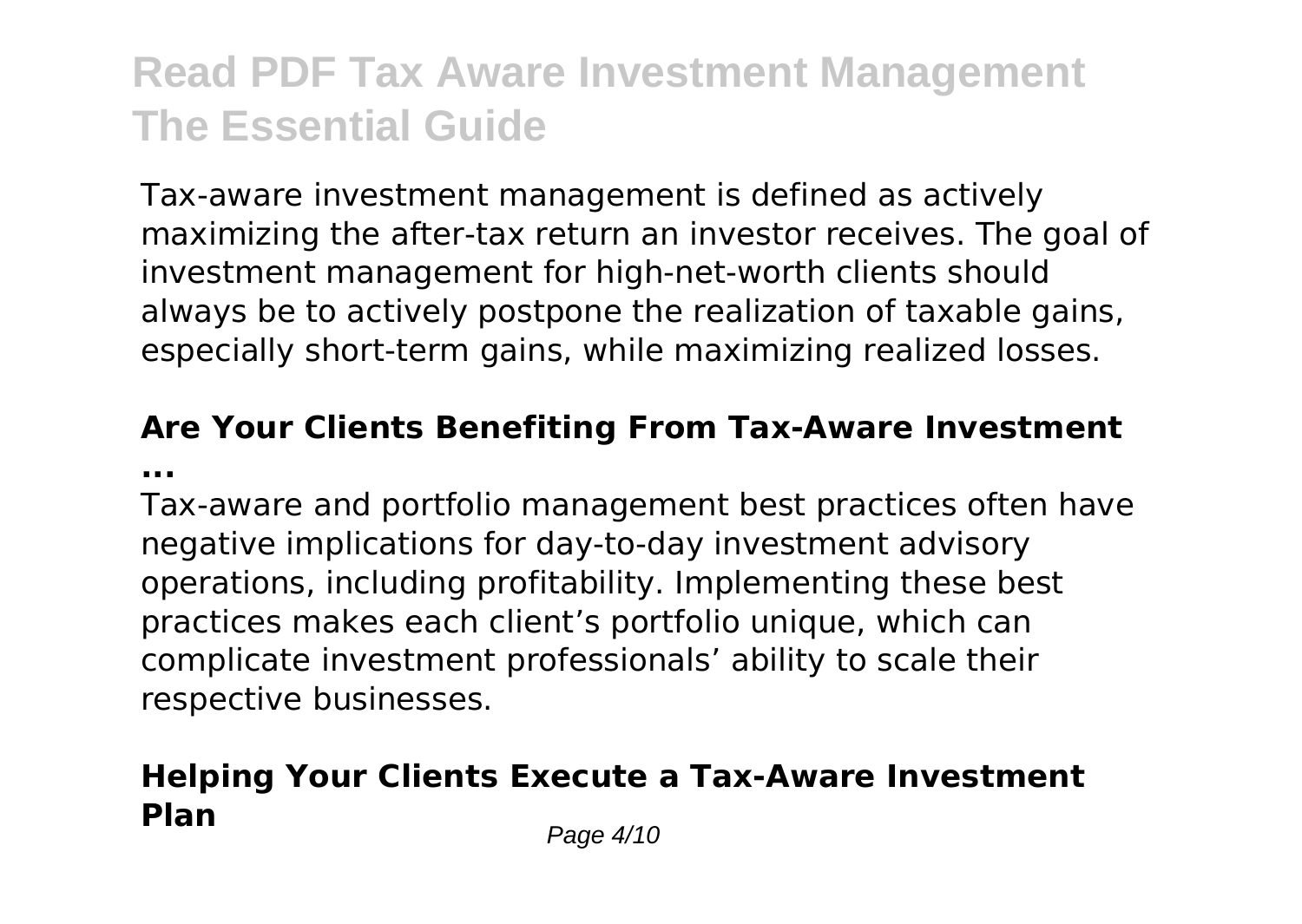INVESTMENT GOALS Income Cash Management Tax Aware Portfolio Stability. MANAGERS. Jeff Kozemchak, CFA ... Although the fund seeks to preserve the value of your investment at \$1.00 per share, it cannot guarantee it will do so. The fund may impose a fee upon the sale of your shares or may temporarily suspend your ability to sell shares if the fund ...

### **New York Municipal Cash Trust (NYCXX) | Federated Hermes**

From annuities to mutual funds, Federated Hermes offers a broad array of asset management products to customers worldwide.

#### **Federated Hermes**

Investment partnerships may not be aware that these new rules exist (e.g., those partnerships that do not file New York returns) and, therefore, from the corporate partners perspective, income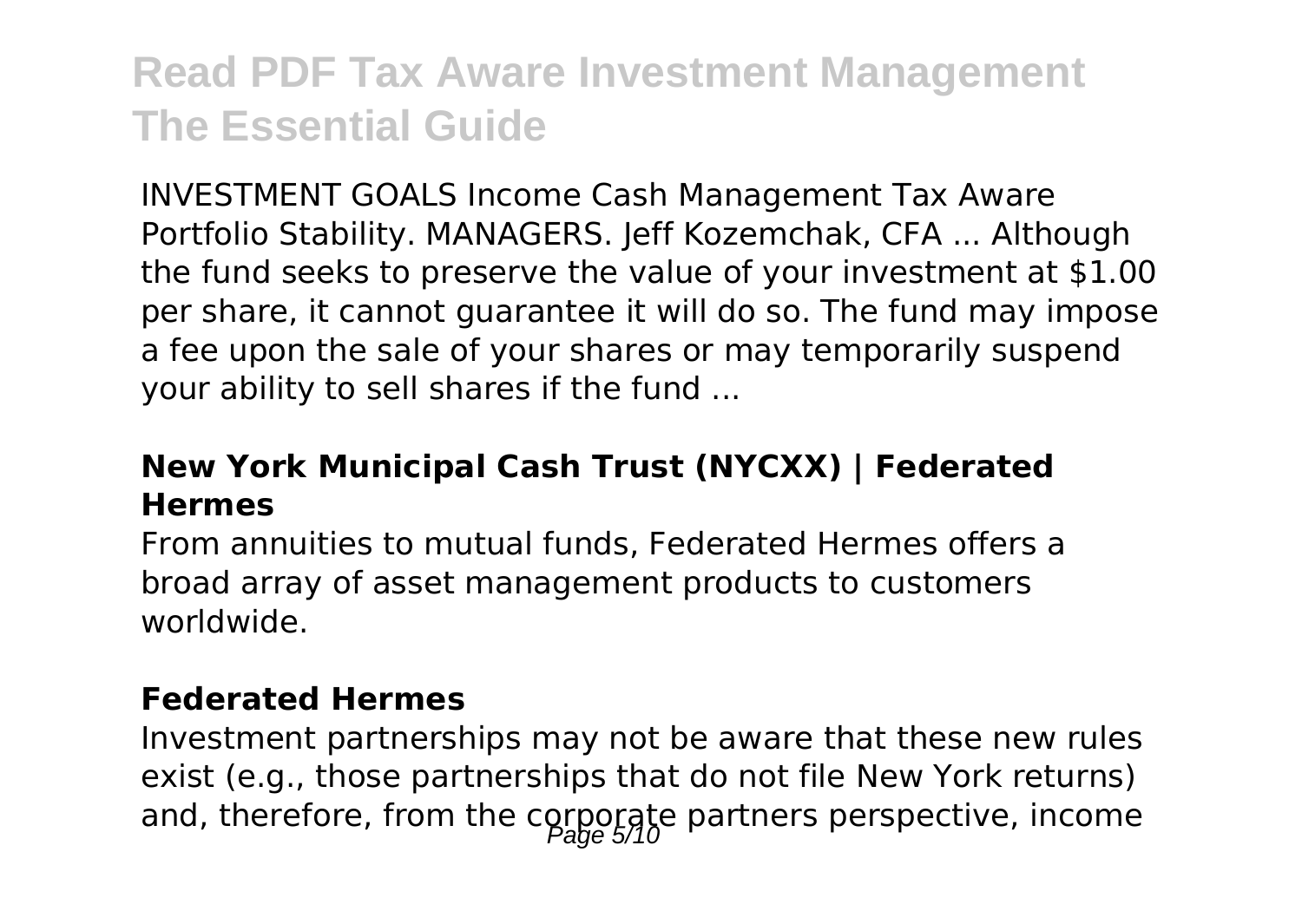that previously would have qualified as investment income may be business income allocated to New York at a much higher allocation percentage if the ...

### **New York Deadline Approaching for Identifying Stock as**

**...**

FPCM is an investment management firm with expertise across the global fixed income securities and derivatives markets. Founded in 2003, FPCM is a Registered Investment Advisor, with approximately \$8 billion in assets under management. First Principles has offices in New York and Atlanta and a staff of approximately 25 professionals.

#### **Home - First Principles Capital Management**

The fact is that tax-aware investing can add up to one full percent to returns per year on an after-tax basis 1 When compounded over time, this can make a meaningful difference in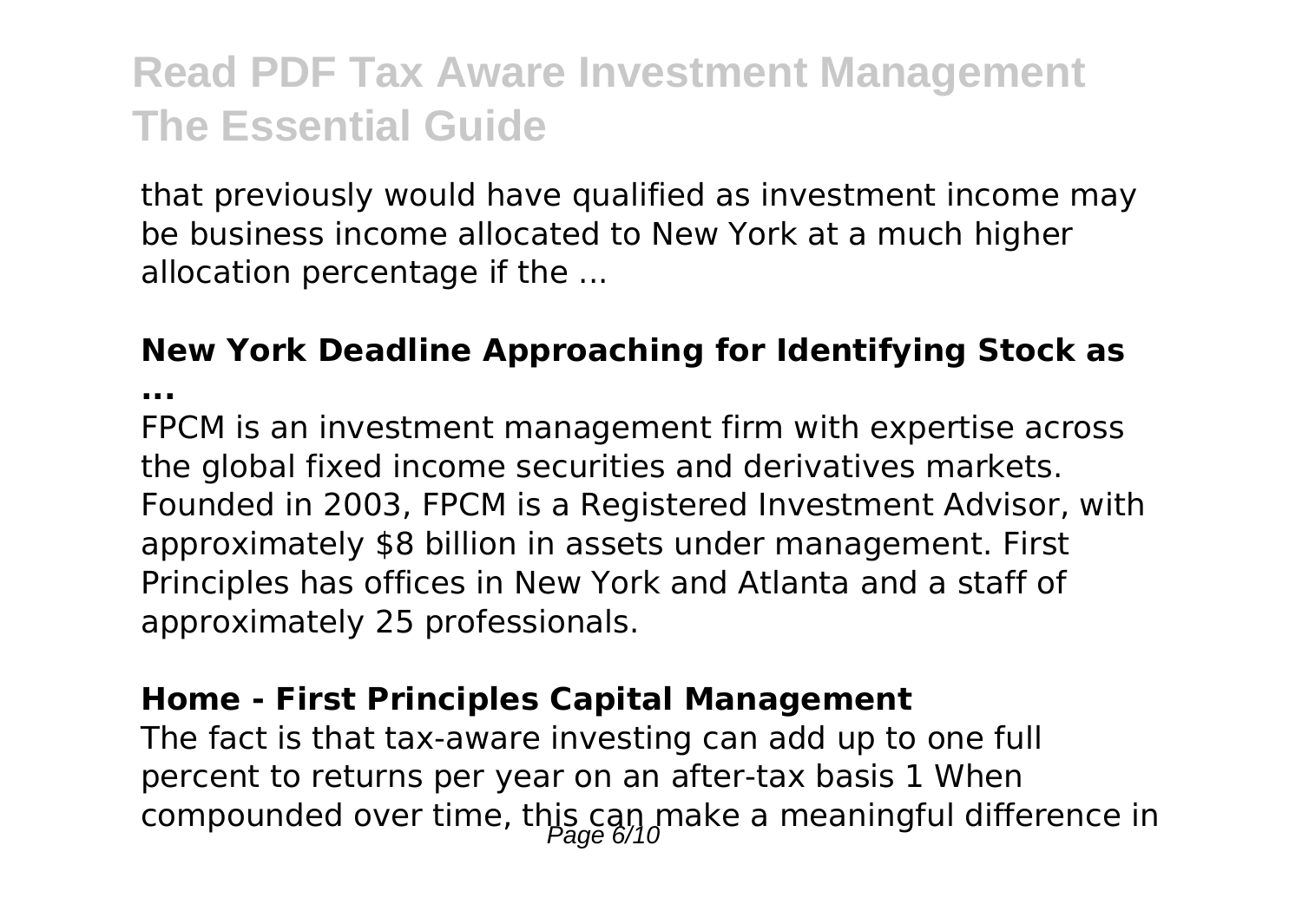an investor's bottom-line results.

### **Tax-Aware Investing - Gerstein Fisher**

Tax aware investing is the process of improving investment performance by employing advantageous tax strategies. The federal income tax has always been the greatest drag on investment returns, greater than inflation, management fees or transaction costs, but until recently tax planning wasn't a part of the investment process.

### **Tax Aware Investing Resources - AICPA**

TAX AWARE WEALTH MANAGEMENT. Click here to access our online Tax Guide. Securities offered through D.H. Hill Securities, LLLP Member FINRA/SIPC, FINRA BrokerCheckAdvisory services offered through. Asset Management Advisors, Inc. | 2929 Allen Parkway, Suite 2850, Houston, TX 77019 | Phone: 713.977.9600.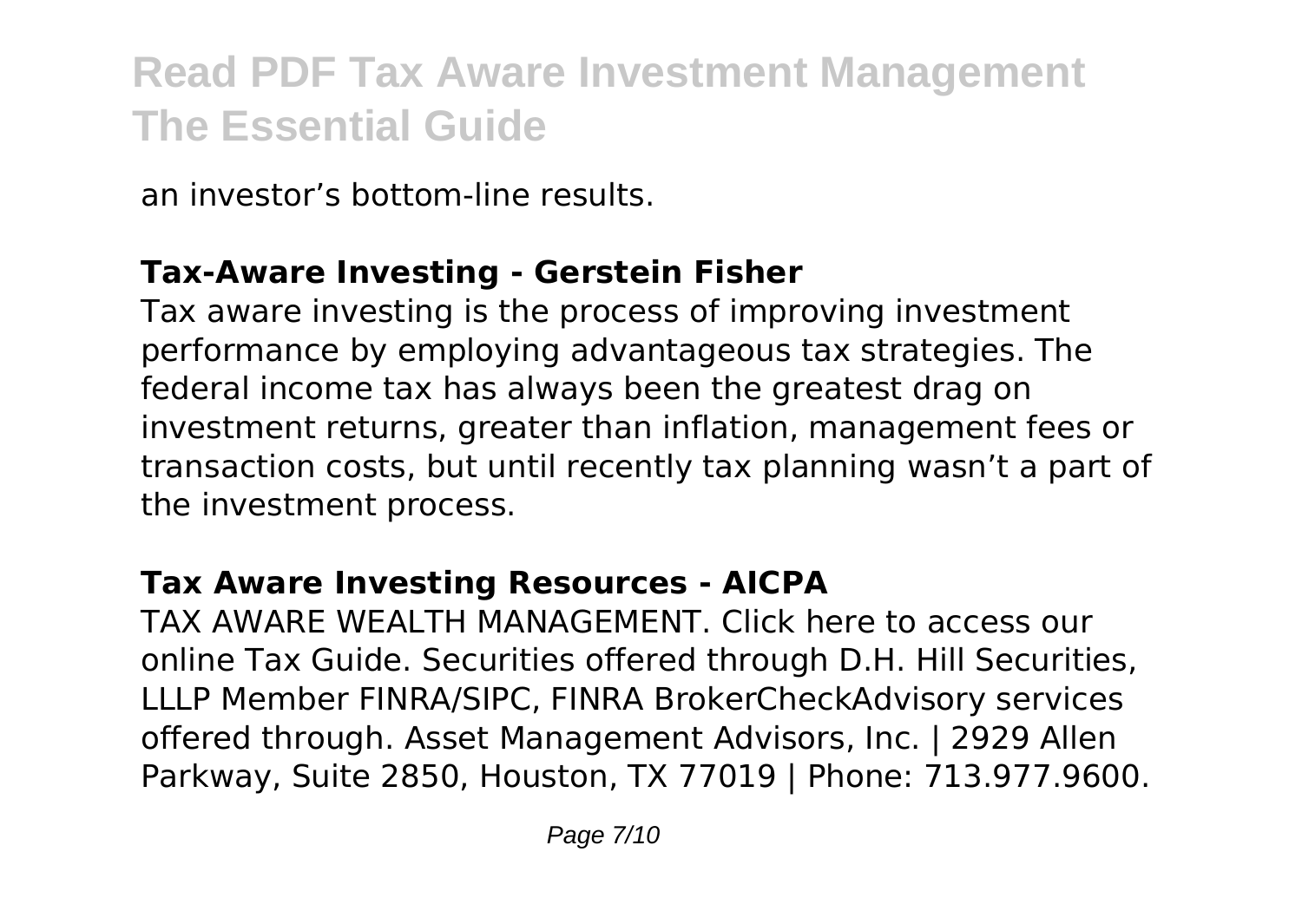#### **www.taxaware.com**

Whether you are an investor, portfoliomanager, investment consultant, private banker, financial adviser,accountant, or estate attorney, Tax-Aware InvestmentManagement will give you the knowledge to allow you todifferentiate yourself in today's competitiveenvironment.

#### **Tax-Aware Investment Management: The Essential Guide**

**...**

Doug Roger's book, Tax-Aware Investment Management - The Essential Guide, should be the instruction manual of choice for those interested in minimizing tax drag for themselves or their clients. As an investment advisor / planner, one focused upon tax-aware best practices, I support Doug's work and have designed elements of it into my philosophy as well.

## Amazon.com: Customer reviews: Tax-Aware Investment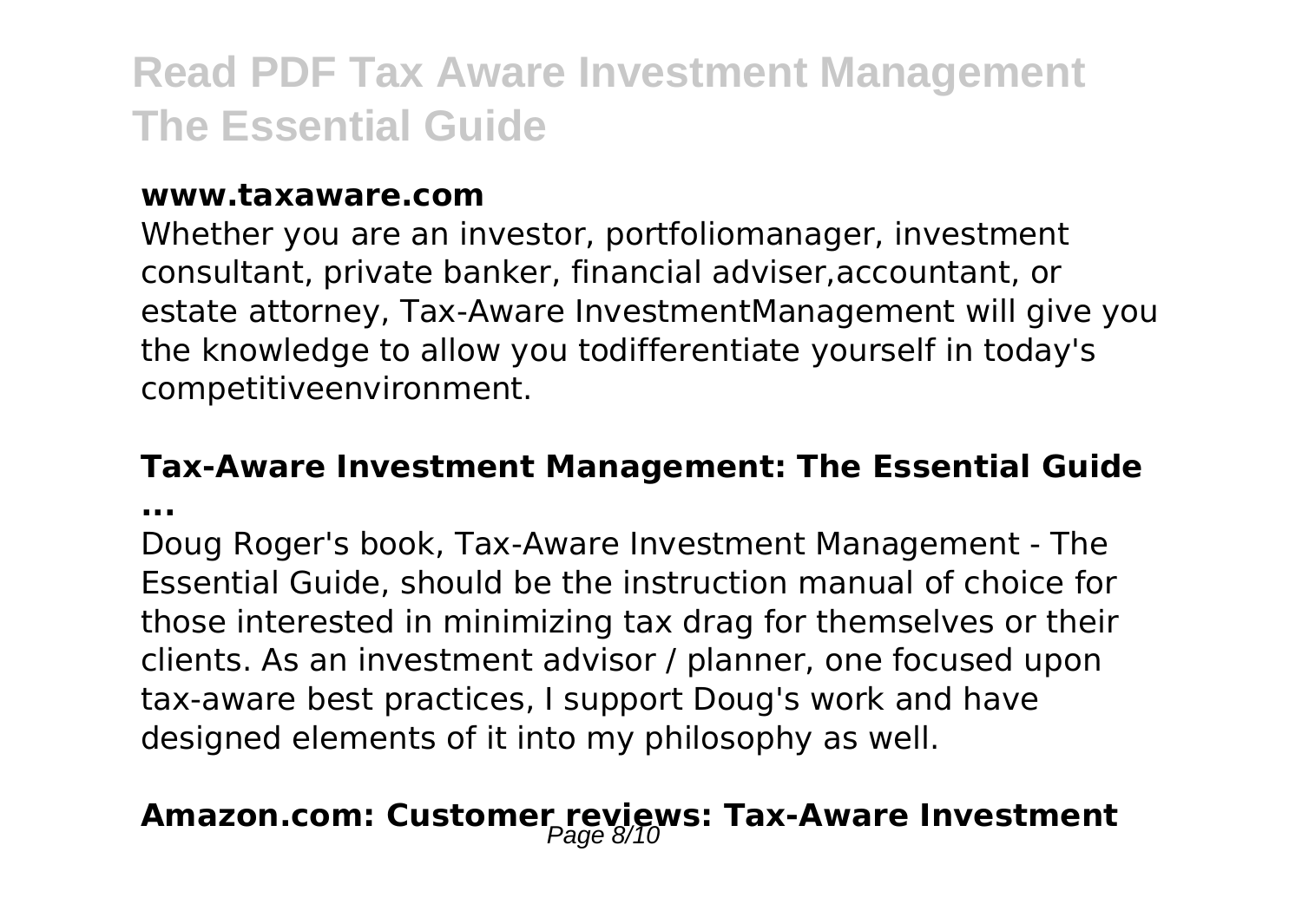**...**

Investment returns and principal value will fluctuate, so shares, when sold, may be worth more or less than original cost. Current performance may be higher or lower than returns shown. Call 1-800-480-4111 for most recent month-end performance. Tax aware strategies may reduce the amount of an investor's taxable income but will not eliminate it.

**JPMorgan Tax Aware Equity Fund-C - J.P. Morgan Asset ...** Tax-aware manager selection When selecting what to invest with whom, we focus on asset managers who make it a point to limit investment taxes, either by not trading as often to avoid shortterm gains and/or using tax-loss harvesting.

**Tax Planning Strategies | Investment Management Firms** Value of tax-aware investment management To mark the launch of the S&P/ASX Franking Credit Adjusted Indices, S&P Dow Jones